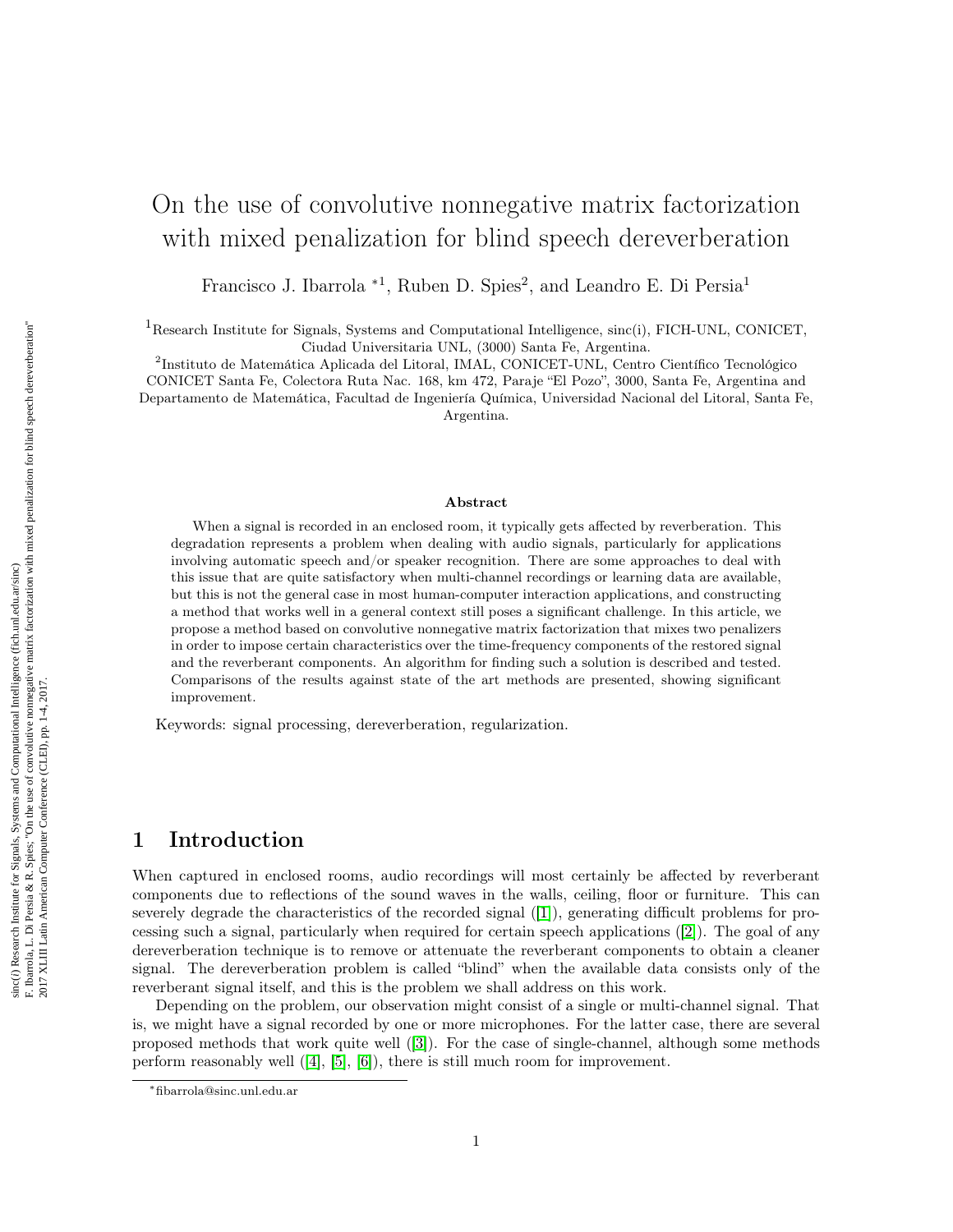In this work we present a dereverberation method for single channel data based on the idea of penalizing different characteristics of the components of a convolutive nonnegative matrix factorization (NMF) representation model for the reverberation phenomenon.

March 20, 2019

<span id="page-1-1"></span>

Figure 1: Spectrograms for a clean speech signal (left) and the corresponding reverberant speech signal (right).

Let  $s, x : \mathbb{R} \to \mathbb{R}$ , with support in  $[0, \infty)$ , be the functions associated with the clean and reverberant signals, respectively. Then, our reverberation model can be written as

<span id="page-1-0"></span>
$$
x(t) = (h * s)(t),\tag{1}
$$

where  $h : \mathbb{R} \to \mathbb{R}$  is the room impulse response (RIR) signal, and "\*" denotes convolution. This model is valid under the hypothesis of a linear, time-invariant system. In practice, this implies we are assuming the source and microphone positions to be static, and the signal energy to be low enough for the effect of the non-linear components to be insignificant.

When dealing with sound signals (particularly speech signals), it is often convenient to work with the associated spectrograms rather than the signals themselves. Thus, we make use of the short time Fourier transform (STFT), defined as

$$
\mathbf{x}_k[t] \doteq \int_{-\infty}^{\infty} x(u)w(u-t)e^{-2\pi iuk} du, \ \ t, k \in \mathbb{R}
$$

where  $w : \mathbb{R} \to \mathbb{R}_0^+$  is a given *window* function. Denoting the STFTs of h and s by  $s_k[t]$  and  $h_k[t]$ , respectively, a discretized approximation of the STFT model associated to [\(1\)](#page-1-0) is given ([\[4\]](#page-6-2)) by

$$
\mathbf{x}_{k}[t] \approx \tilde{\mathbf{x}}_{k}[t] \doteq \sum_{\tau=0}^{T_{h}-1} \mathbf{s}_{k}[t-\tau] \mathbf{h}_{k}[\tau], \qquad (2)
$$

where  $t = 1, \ldots, T$ , is a discretized time variable that corresponds to window locations,  $k = 1, \ldots, K$ , denotes the frequency subband and  $T_h$  is a parameter of the model associated to the expected maximum duration of the reverberation phenomenon. Later on, the values of  $t$  will be chosen in such a way that the union of the windows' supports contain the support of the observed signal, and the values of  $k$  in such a way that they cover the whole frequency spectrum, up to half the sampling frequency.

Now, let us write  $\mathbf{h}_k[\tau] = |\mathbf{h}_k[\tau]|e^{j\phi_k[\tau]}$ . It is well known that the phase angles  $\phi_k[\tau]$  are highly sensitive with respect to mild variations on the reverberation conditions. To overcome the problems derived from this, we shall proceed (see [\[4\]](#page-6-2)) to treat the  $K \times T_h$  variables  $\phi_k[\tau]$  as random variables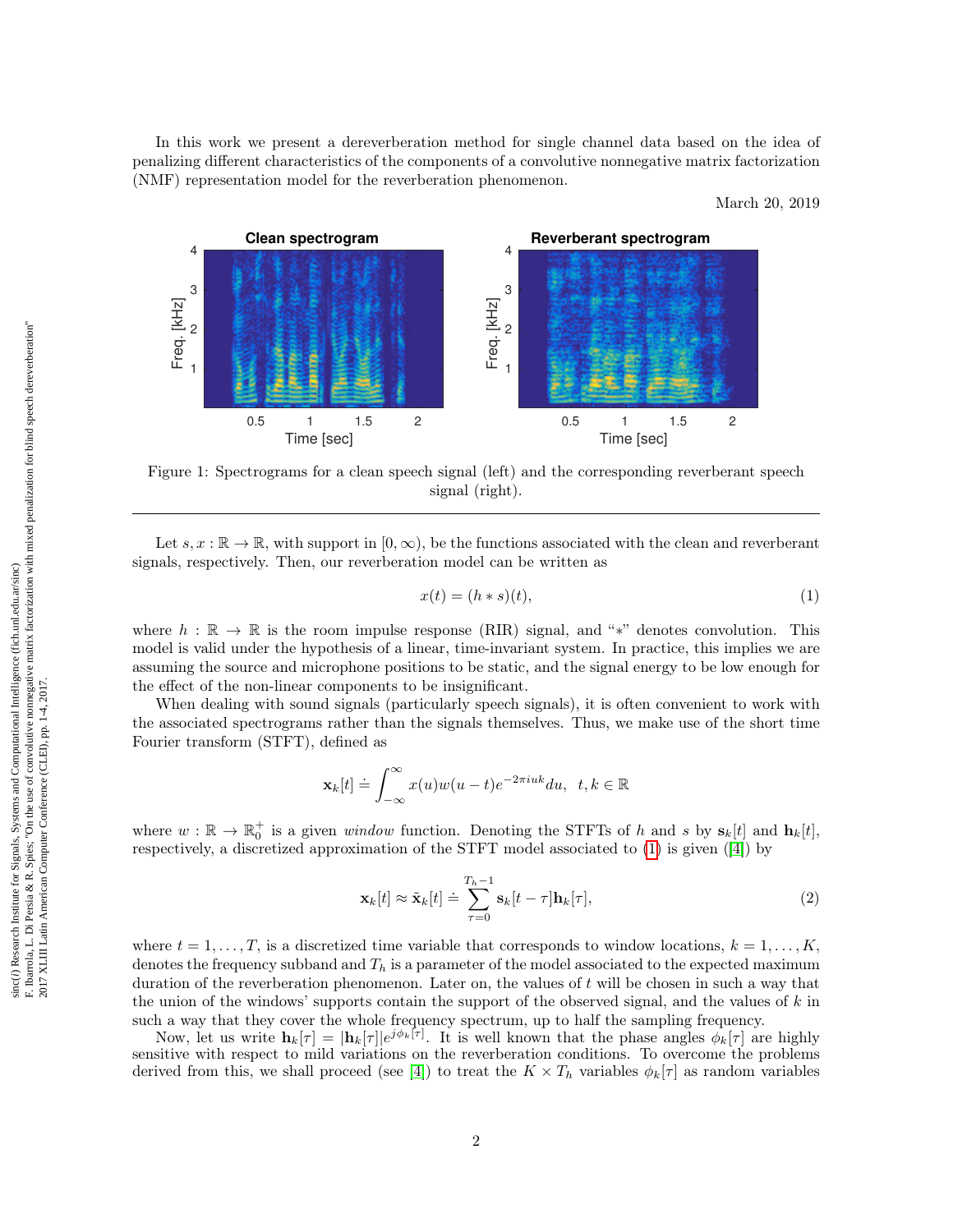i.i.d. with uniform distribution in  $[-\pi, \pi)$ . Denoting the complex conjugate as "\*" and the Kronecker delta as  $\delta_{ij}$ , the expected value of  $|\tilde{\mathbf{x}}_k[t]|^2$  is given by

$$
E|\tilde{\mathbf{x}}_k[t]|^2 = E\Big(\sum_{\tau,\nu} \mathbf{s}_k[t-\tau] \mathbf{s}_k^*[t-\nu] \mathbf{h}_k[\tau] \mathbf{h}_k^*[ \nu] \Big)
$$
  
= 
$$
\sum_{\tau,\nu} \mathbf{s}_k[t-\tau] \mathbf{s}_k^*[t-\nu] |\mathbf{h}_k[\tau]||\mathbf{h}_k[\nu] | E e^{j(\phi_k[\tau]-\phi_k[\nu])}
$$
  
= 
$$
\sum_{\tau,\nu} \mathbf{s}_k[t-\tau] \mathbf{s}_k^*[t-\nu] |\mathbf{h}_k[\tau] | |\mathbf{h}_k[\nu]| \delta_{\tau\nu}
$$
  
= 
$$
\sum_{\tau} |\mathbf{s}_k[t-\tau]|^2 |\mathbf{h}_k[\tau]|^2.
$$

<span id="page-2-0"></span>Note that the  $[-\pi, \pi)$  interval choice for  $\phi_k[\tau]$  is arbitrary, since this result holds for any 2π−length interval. Finally, let us define  $S_k[t] \doteq |\mathbf{s}_k[t]|^2$ ,  $H_k[t] \doteq |\mathbf{h}_k[t]|^2$  and  $X_k[t] \doteq E|\tilde{\mathbf{x}}_k[t]|^2$ . Then, our model reads

$$
X_k[t] = \sum_{\tau} S_k[t - \tau]H_k[\tau],\tag{3}
$$

and the square magnitude of the observed spectrogram components can be written as

$$
Y_k[t] = X_k[t] + \epsilon_k[t],\tag{4}
$$

where  $\epsilon_k[t]$  denotes the representation error. As shown in [\[4\]](#page-6-2), this model is equivalent to a convolutive NMF ([\[11\]](#page-6-5)) with diagonal basis. In the next section, we build a cost function in order to find an appropriate convolutive representation that allows us to isolate the components of  $S_k[t]$ .

#### 2 Mixed Penalization

As a way of measuring the representation error, we will use the square of the Frobenius norm  $||Y-X||_F^2$ , where Y and X are the matrices whose  $(k, t)$  components are  $Y_k[t]$  and  $X_k[t]$ , respectively.

Since we are dealing with a blind dereverberation problem, we have no information on the structure of the matrix H (with elements  $H_k[t]$ ). Hence, we must impose some conditions on the representation [\(3\)](#page-2-0) in order to ensure that S and H will provide a satisfactory representation for our dereverberation problem.

As it can be seen in Figure [1,](#page-1-1) for clean speech signals, the spectrogram is expected to have some sparse structure, which is not preserved under reverberant conditions. Sparsity can be regained by introducing a penalization term over the matrix S. In a similar fashion, certain regularity conditions over the matrix  $H$  can be imposed to improve its correspondence with a room impulse response (RIR) signal.

Based upon these ideas, we propose the following cost function:

$$
J(H, S) \doteq \sum_{t,k} \left[ (Y_k[t] - X_k[t])^2 + \lambda_{1,k} |H_k[t]|^{p_1} + \lambda_{2,k} |S_k[t]|^{p_2} \right],
$$

where  $\lambda_{1,k}, \lambda_{2,k} \geq 0$  are penalization parameters that quantify the weights of both penalizers relative to the fidelity term, whereas the exponents  $p_1, p_2 \in (0, 2)$  are tunning parameters. Small values of these parameters will promote sparsity, whereas values close to 2 will promote smoothness. Since there is a clear scale indeterminacy in the representation [\(3\)](#page-2-0), we impose the (somewhat arbitrary) additional constraint  $||S_k||_2 = ||Y_k||_2 \forall k$ , which means that the  $\ell^2$ -norm (energy) shall remain equal for every frequency.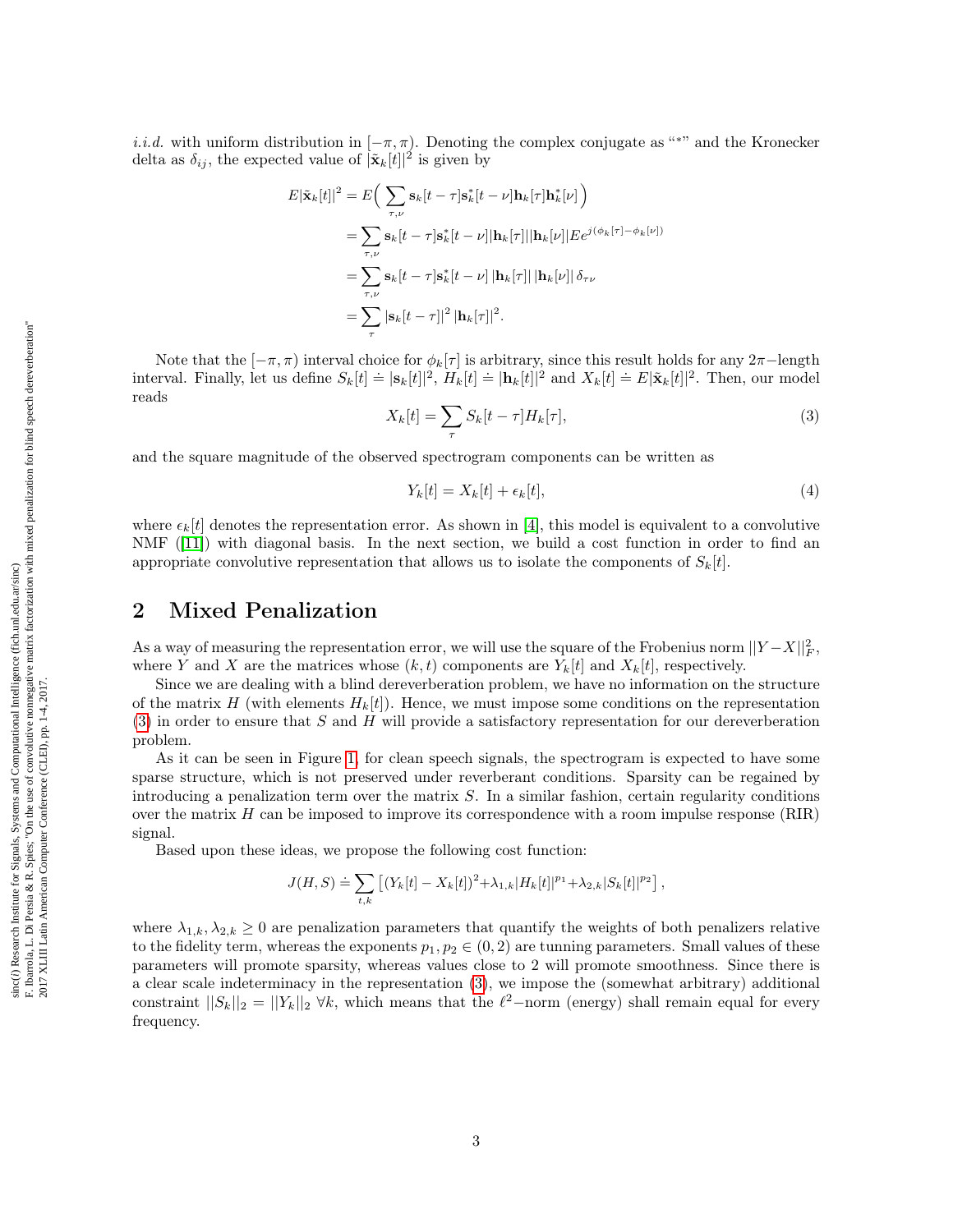#### 2.1 Regularization parameters

As mentioned before, the parameters  $\lambda_{1,k}, \lambda_{2,k}, k = 1, \ldots, K$ , weight the penalizers against the fidelity term. In this sense, the optimal weights of these regularization parameters might vary as a function of the frequency subband, and hence their proposed dependency on k. Since searching blindly for  $2K$ parameters is non-viable in practice, we quantify this dependency by defining  $\lambda_{1,k} \doteq \lambda_1 \sum_{t=1}^T |Y_k[t]|^2$ and  $\lambda_{2,k} = \lambda_2 \sum_{t=1}^T |Y_k[t]|^2$ . This means we only need to look for two paramenters  $(\lambda_1, \lambda_2)$  and then multiply them by the energy of the signal associated to each row of Y.

Next, we present an algorithm for approximating matrices  $H$  and  $S$  that minimize  $J$ .

#### 3 Updating rules

We shall build an iterative algorithm following the idea in [\[4\]](#page-6-2), which is based on the auxiliary function technique.

Let  $\Omega \subset \mathbb{R}$  and  $f: \Omega \to \mathbb{R}_0^+$ . Then,  $g: \Omega \times \Omega \to \mathbb{R}_0^+$  is called an *auxiliary function* for f if  $\forall w, w' \in \Omega, g(w, w') \ge f(w)$  and  $g(w, w) = f(w)$ . With this definition, it can be shown ([\[7\]](#page-6-6)) that for any  $w^0 \in \Omega$ , the sequence  $\{f(w^j)\}_{j=0}^{\infty}$  is non-increasing under the update rule

$$
w^{j} = \arg\min_{w} g(w, w^{j-1}), \ \ j = 1, \dots, \infty.
$$
 (5)

We will use this approach to alternatively update the matrices  $H$  and  $S$ . Let us begin by fixing  $H = H'$ , where H' is an arbitrary  $K \times T_h$  matrix. Then, if we let

<span id="page-3-0"></span>
$$
X'_{k}[t] = \sum_{\tau} S'_{k}[\tau]H'_{k}[t-\tau],
$$

it can be shown that the function  $g_s$ , defined as

$$
g_s(S, S') \doteq \sum_{k, t, \tau} \frac{S'_k[\tau]H'_k[t-\tau]}{X'_k[t]} \left(Y_k[t] - \frac{S_k[\tau]}{S'_k[\tau]} X'_k[t]\right)^2 + \sum_{k, t} \lambda_{1, k} |H'_k[t]|^{p_1} + \sum_{k, t} \lambda_{2, k} \left(\frac{p_2}{2} S'_k[t]^{p_2-2} S_k[t]^2 + \left(1 - \frac{p_2}{2}\right) |S'_k[t]|^{p_2}\right),
$$

is an auxiliary function for  $J$  with respect to  $S$ .

In an analogous way, fixing  $S = S'$ , an auxiliary function for J with respect to H is given by  $g_h$ , defined as

$$
g_h(H, H') \doteq \sum_{k, t, \tau} \frac{S'_k[t - \tau]H'_k[\tau]}{X'_k[t]} \left(Y_k[t] - \frac{H_k[\tau]}{H'_k[\tau]} X'_k[t]\right)^2
$$
  
+ 
$$
\sum_{k, t} \lambda_{1, k} \left(\frac{p_1}{2} H'_k[t]^{p_1 - 2} H_k[t]^2 + \frac{2 - p_1}{2} |H'_k[t]|^{p_1}\right)
$$
  
+ 
$$
\sum_{k, t} \lambda_{2, k} |S'_k[t]|^{p_2}.
$$

Now, since  $g_s$  is quadratic with respect to S and  $g_h$  is quadratic with respect to H, we can use the first order necessary conditions to find the minimizers complying with the update rule [\(5\)](#page-3-0). This leads to the following updating rules:

$$
S_k[\tau] = S'_k[\tau] \frac{\sum_t H'_k[t-\tau] Y_k[t]}{\sum_t H'_k[t-\tau] X'_k[t] + \frac{\lambda_{2,k}}{2} p_2 |S'_k[\tau]|^{p_2-1}},
$$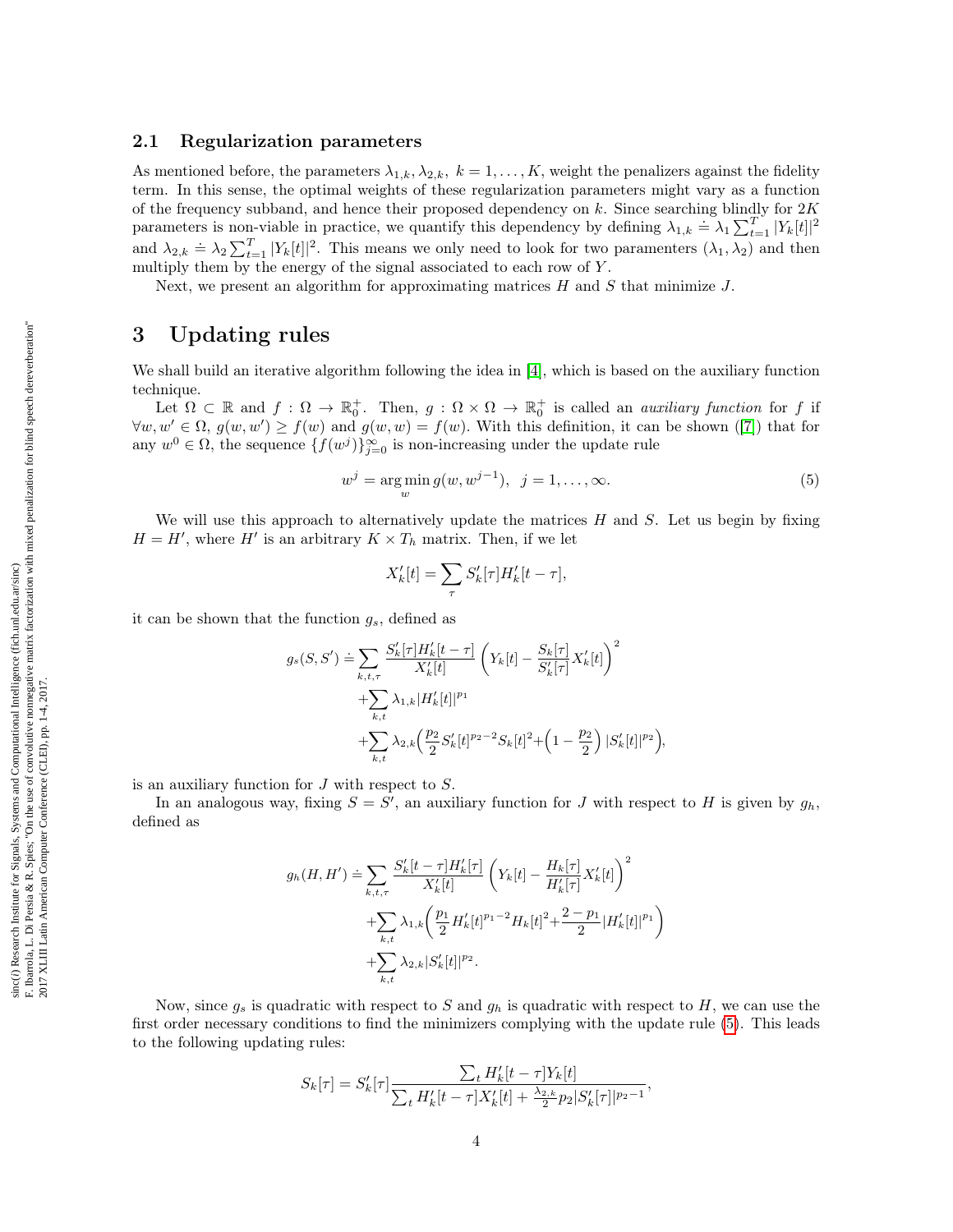$$
H_k[\tau] = H'_k[\tau] \frac{\sum_t S'_k[t-\tau] Y_k[t]}{\sum_t S'_k[t-\tau] X'_k[t] + \frac{\lambda_{1,k}}{2} p_1 |H'_k[\tau]|^{p_1-1}}.
$$

In order to avoid the aforementioned scale indeterminacy, every updating step is to be followed by scaling  $S_k$  so that its  $\ell^2$  norm coincides with that of the observation  $Y_k$ . In principle, the algorithm is run until  $||S - S'||_F^2$  decreases below an established threshold value, although it is worth noting that other stopping criteria might also be suitable.

## 4 Experimental results

For the experiments, we took [1](#page-0-0)10 speech signals from the TIMIT database<sup>1</sup>, recorded at 16 KHz, and we artificially made them reverberant using the software Room Impulse Response Generator by E.A.P. Habets<sup>[2](#page-0-0)</sup>, based on the model in [\[9\]](#page-6-7). Each signal was degraded under different reverberation conditions: three different room sizes, each with three different microphone positions and four different reverberation times.

<span id="page-4-0"></span>In order to avoid preprocessing, the choice of the regularization parameters was made a priori by means of empirical rules, based upon signals from a different database. This is supported by the fact that the parameters were observed to be rather robust with respect to variations of the reverberation conditions, and hence they were chosen simply as  $\lambda_1 = 1$  and  $\lambda_2 = 10^{-4}$ . The rest of the model parameters were chosen as specified in Table [1.](#page-4-0)

|  |  | $p_1$ $p_2$ $T_h$ window size win. overlapping max. iter. |  |
|--|--|-----------------------------------------------------------|--|
|  |  | 1.8 1 15 256 samples 128 samples 20                       |  |

Table 1: Model parameter values

As previously discussed, the choice of  $p_1 = 1.8$  is meant to promote smoothness over H, while the choice of  $p_2 = 1$  aims to induce sparsity over S.

In order to evaluate the performance of our model, we made comparisons against two state of the art methods under the same conditions: the one proposed by Kameoka  $et$  al in [\[4\]](#page-6-2), and the one proposed by Wisdom et. al. in [\[10\]](#page-6-8) (with a window length of 2048), choosing all the parameters as suggested by the authors.

<span id="page-4-1"></span>To measure performance, following [\[8\]](#page-6-9), we made use of the frequency weighted segmental signal-tonoise ratio (fwsSNR) and the cepstral distance. The results for each performance measure are stated in Tables [2](#page-4-1) and [3](#page-5-1) and depicted in Figure [2,](#page-5-2) the different reverberation times: 300[ms], 450[ms], 600[ms] and 750[ms]. Notice that for the case of fwsSNR, higher values correspond to better performance, while for the cepstral distance, small values indicate higher quality.

| Rev. time  | Rev. Signal | Kameoka's   | Wisdom's    | Mixed pen.  |
|------------|-------------|-------------|-------------|-------------|
| $300$ [ms] | 8.102(1.96) | 7.950(1.73) | 8.262(1.53) | 9.148(1.71) |
| $450$ [ms] | 4.815(1.42) | 5.127(1.36) | 5.771(1.28) | 6.458(1.45) |
| $600$ [ms] | 3.082(1.20) | 3.358(1.19) | 4.140(1.17) | 4.547(1.31) |
| $750$ [ms] | 1.998(1.11) | 2.184(1.10) | 3.013(1.12) | 3.239(1.22) |

Table 2: Mean and (standard deviation) of fwsSNR for each method and reverberation time.

In regard to the fwsSNR peformance measure, the values in Table [2](#page-4-1) give account of a strong improvement of our proposed method with respect to the others. As for the cepstral distance, although our method outperforms the other two, an improvement with respect to the reverberant signal is

<sup>1</sup>https://catalog.ldc.upenn.edu/ldc93s1

 $^2$ https://github.com/ehabets/RIR-Generator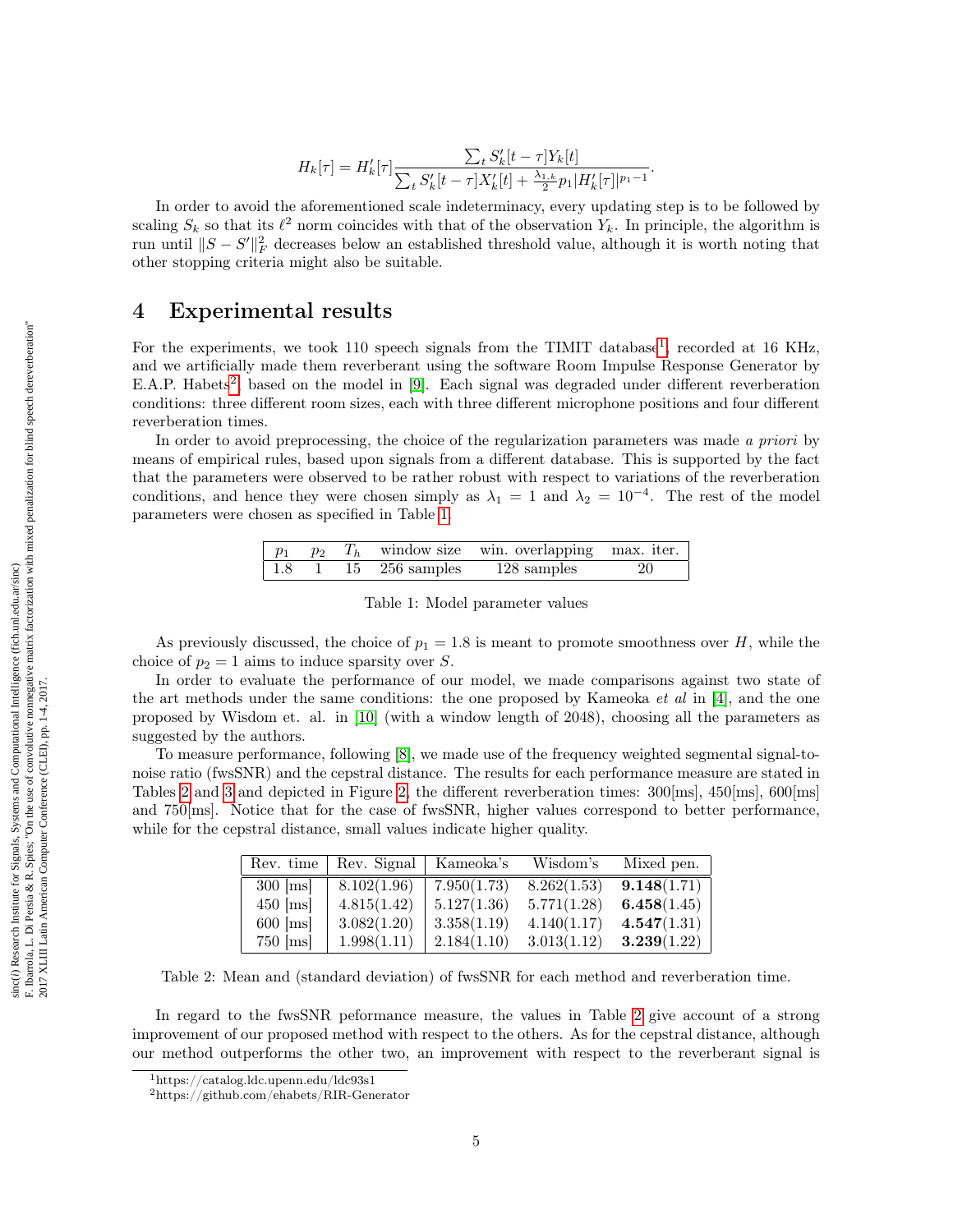<span id="page-5-1"></span>

| Table 3: Mean and (standard deviation) of cepstral distance for each method and reverberation time. |  |  |  |  |  |  |  |  |  |  |  |
|-----------------------------------------------------------------------------------------------------|--|--|--|--|--|--|--|--|--|--|--|
|-----------------------------------------------------------------------------------------------------|--|--|--|--|--|--|--|--|--|--|--|

| Rev. time  | Rev. Signal | Kameoka's   | Wisdom's    | Mixed pen.  |
|------------|-------------|-------------|-------------|-------------|
| $300$ [ms] | 3.440(0.44) | 4.057(0.45) | 3.908(0.48) | 3.566(0.44) |
| $450$ [ms] | 4.264(0.44) | 4.636(0.42) | 4.511(0.41) | 4.124(0.41) |
| $600$ [ms] | 4.716(0.46) | 5.006(0.42) | 4.860(0.40) | 4.519(0.41) |
| $750$ [ms] | 5.011(0.48) | 5.264(0.43) | 5.089(0.40) | 4.807(0.42) |

<span id="page-5-2"></span>

Figure 2: Mean and standard deviations of performance measures for different reverberation times.

observed only for reverberation times of 450[ms] or greater. A t-test with significance level  $\alpha = 0.05$ was done using all the obtained results, showing statistical significance of the improvement on the performance of our method with respect to the reverberant signal and the other methods.

# 5 Conclusions

In this work we presented a model for signal dereverberation based on convolutive NMF with mixed penalization. An iterative updating algorithm was introduced and its performance was tested and compared with two state of the art methods. The results show that our mixed penalization method improves the quality of the restorations.

Although these preliminary results are promising, there is still room for improvement. For instance, other types of penalizing terms can be used, different ways to optimize the model parameters can be sought, etcetera.

# Acknowledgments

This work was supported in part by Consejo Nacional de Investigaciones Científicas y Técnicas, CON-ICET through PIP 2014-2016  $N^{\circ}$  11220130100216-CO, the Air Force Office of Scientific Research, AFOSR/SOARD, through Grant FA9550-14-1-0130 and by Universidad Nacional del Litoral, UNL, through CAID-UNL 2011 N<sup>o</sup>50120110100519 "Procesamiento de Señales Biomédicas." and CAI+D-UNL 2016, PIC 50420150100036LI "Problemas Inversos y Aplicaciones a Procesamiento de Señales e Imágenes".

## References

<span id="page-5-0"></span>[1] I. Tashev, Sound Capture and Processing: Practical Approaches, John Wiley & Sons, New Jersey, 2009.